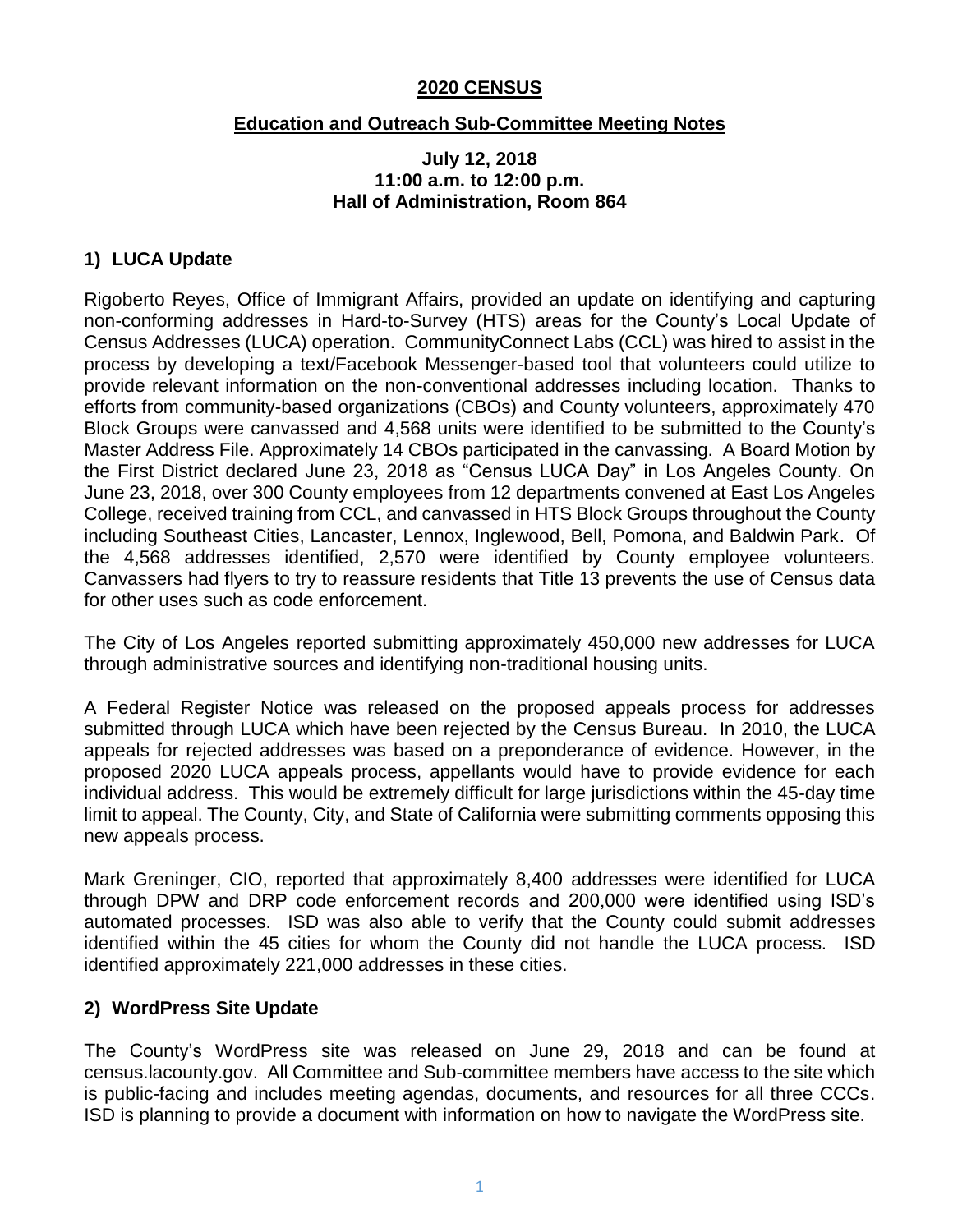# **3) 2020 Census - Citizenship Question Lawsuit Update**

An update was provided as to the following three lawsuits, the outcomes of which affect the County:

a) U.S. v. State of California - The lawsuit is seeking a preliminary and permanent injunction to prevent the State from enforcing AB 450-Immigrant Worker Protection Act, and AB 103-The State Budget Act of 2017, under the Public Safety trailer bill, and SB 54-California Values Act. The County filed an amicus brief with Oakland and Santa Clara County in support of the State of California. A Preliminary Injunction and Motion to Dismiss hearing was held on June 20, 2018. The court's ruling is pending.

b) State of California v. Wilbur Ross, Secretary of Commerce; U.S. Department of Commerce; Ron Jarmin, Director, U.S. Census Bureau – County signed on as plaintiff in the State's lawsuit opposing the addition of the citizenship question to the 2020 Census. The Defendants filed a Motion to Dismiss the case on June 21, 2018. The hearing on the motion will be held on August 9, 2018. LAUSD is expected to also join as a plaintiff in the lawsuit.

c) New York v. U.S. Department of Commerce; U.S. Census Bureau – New York is leading a coalition of states, cities, and mayors to challenge the addition of the citizenship question to the 2020 Census. On July 3, 2018, the Plaintiffs' discovery request was granted, which will allow the Plaintiffs to take depositions of up to 10 people from both the Department of Commerce and Census Bureau. The Defendants filed a Motion to Dismiss, and a decision is pending.

## **4) Status of the State convenings in Los Angeles County**

The State is holding Census Readiness Assessment Convenings throughout the State including four scheduled in the County:

- 6/26/18 **San Gabriel Valley**, hosted at the Grace Black Auditorium in El Monte.
- 6/27/18 **San Fernando Valley**, hosted at San Fernando High School.
- 8/1/18 **South Los Angeles**, hosted at Holman United Methodist Church in Jefferson Park.
- 8/2/18 **Long Beach**, hosted at the Long Beach Convention Center.

In addition, the County, in coordination with CCF, hosted a convening in the Antelope Valley on 7/25/18 at the Chimbole Cultural Center in Palmdale for Antelope Valley area stakeholders.

## **5) State Budget Update**

Governor Brown signed the FY 2018-19 State Budget on June 27, 2018. The Budget includes \$90.3 million for Census efforts. Thus far, the Los Angeles County is on record for requesting \$12 million from the State.

#### **6) Update on the Departmental Sub-committee letter**

The CEO sent a letter to all County Departments on June 29, 2018 instructing them to select a 2020 Census Liaison with Public Information/Communication background to begin developing Departmental strategies, workplan, and action plan for the upcoming. The first meeting of the full Department Sub-committee is scheduled for October 18, 2018.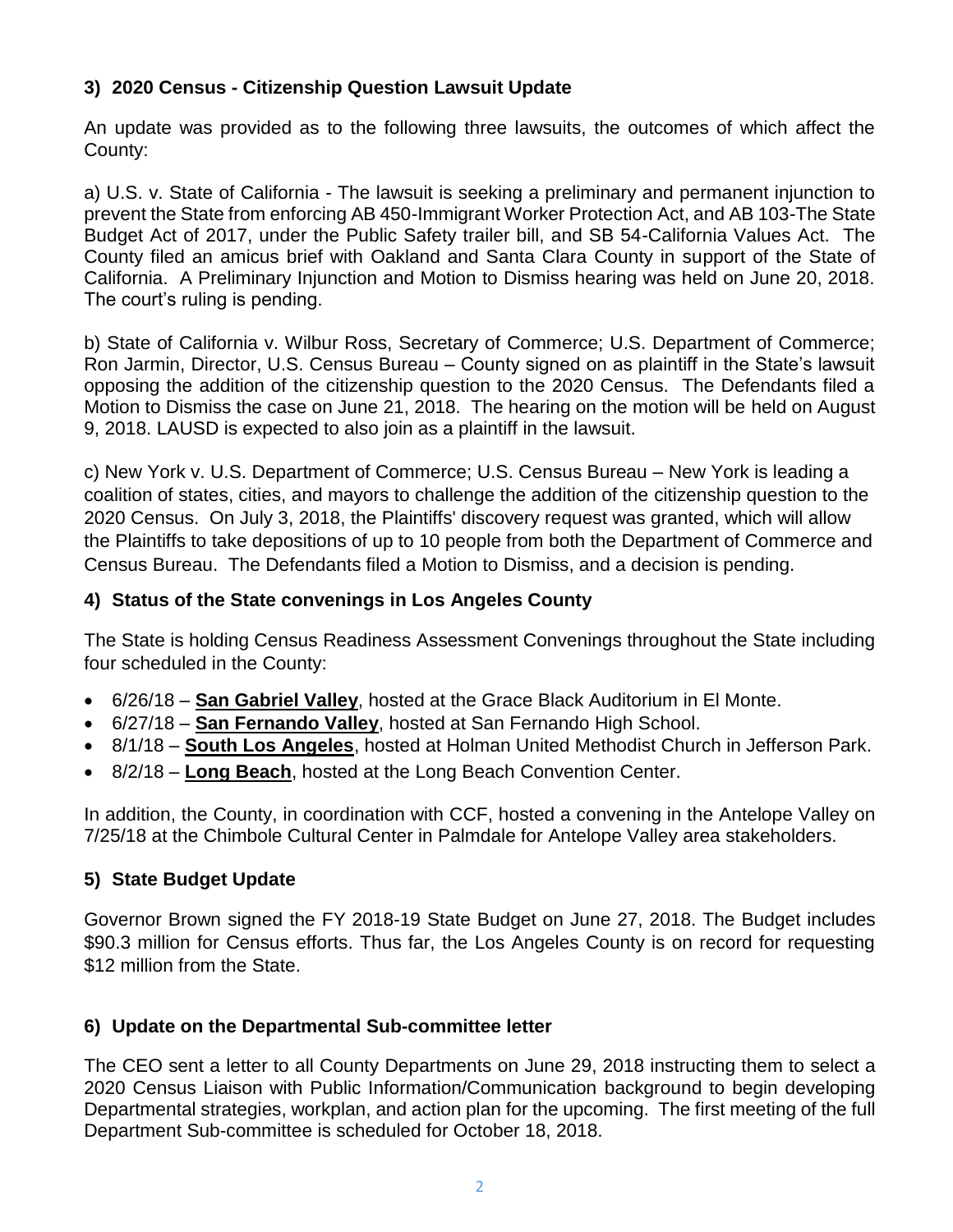# **7) Health and Human Services Complete Count Committee ("CCC")**

The Health and Human Services CCC reported that it is continuing to conduct meeting in its subcommittees and with community partners. The Departments involved in the Health and Human Services CCC have also met internally with their PIO/Communicator staff regarding the Census. Departments in the Health and Human Services CCC also participated in the Census LUCA Day on June 23, 2018.

# **8) Transportation CCC**

The new interim co-leaders of the Transportation CCC are Jon Trochez and Angela Driscoll, DPW. The Transportation CCC is revisiting its structure and the roles and responsibilities of partners.

## **9) Countywide Outreach CCC**

Updates were provided on the various Sub-committees:

- County/City Departments: A follow-up meeting of the Department core planning group was held on July 2, 2018. As mentioned earlier, the CEO sent a letter to all County Departments on June 29, 2018 instructing them to select a 2020 Census Liaison and informing them of the first meeting of the full Department Sub-committee scheduled for October 18, 2018.
- Government/Quasi-government:
	- o Municipal (cities)/Councils of Governments: After the initial meeting of cities, a majority decided that the most effective means of coordinating Census efforts would be through the Council of Governments (COGs). Staff from the CEO has provided presentations at meetings of all of the COGs in the County (San Gabriel Valley, South Bay, Las Virgenes, San Fernando Valley, Gateway Cities, Westside Cities) and discussed city Census outreach and plans. The CEO also met separately with Pasadena and the cities Palmdale and Lancaster that are not part COG members.
	- $\circ$  Higher Education: Meetings have been held on April 25, 2018 and June 5, 2018 to discuss outreach by Cal States, UCLA, community colleges, and private institutions throughout the County. Attending institutions were provided with a template and asked to prepare outreach strategy plans specific to their institution. The next meeting is scheduled for September 25, 2018.
	- o Unions: The County provided a presentation on Census 2020 to SEIU 721 on June 11, 2018, and SEIU was receptive to assisting with Census outreach efforts. A follow-up meeting was held with SEIU to discuss potential strategies on July 10, 2018. The County is also coordinating with the Coalition of Unions to provide a presentation on the Census.
	- o Business/Chambers: The County is planning to meet with DCBA, LAEDC, and BizFed to discuss potential outreach by businesses and chambers.
- Stakeholder/Community Table: The Advancement Project CA convened the LA Community Regional Table on June 20, 2018 to review the draft Regional Census Outreach plan. The